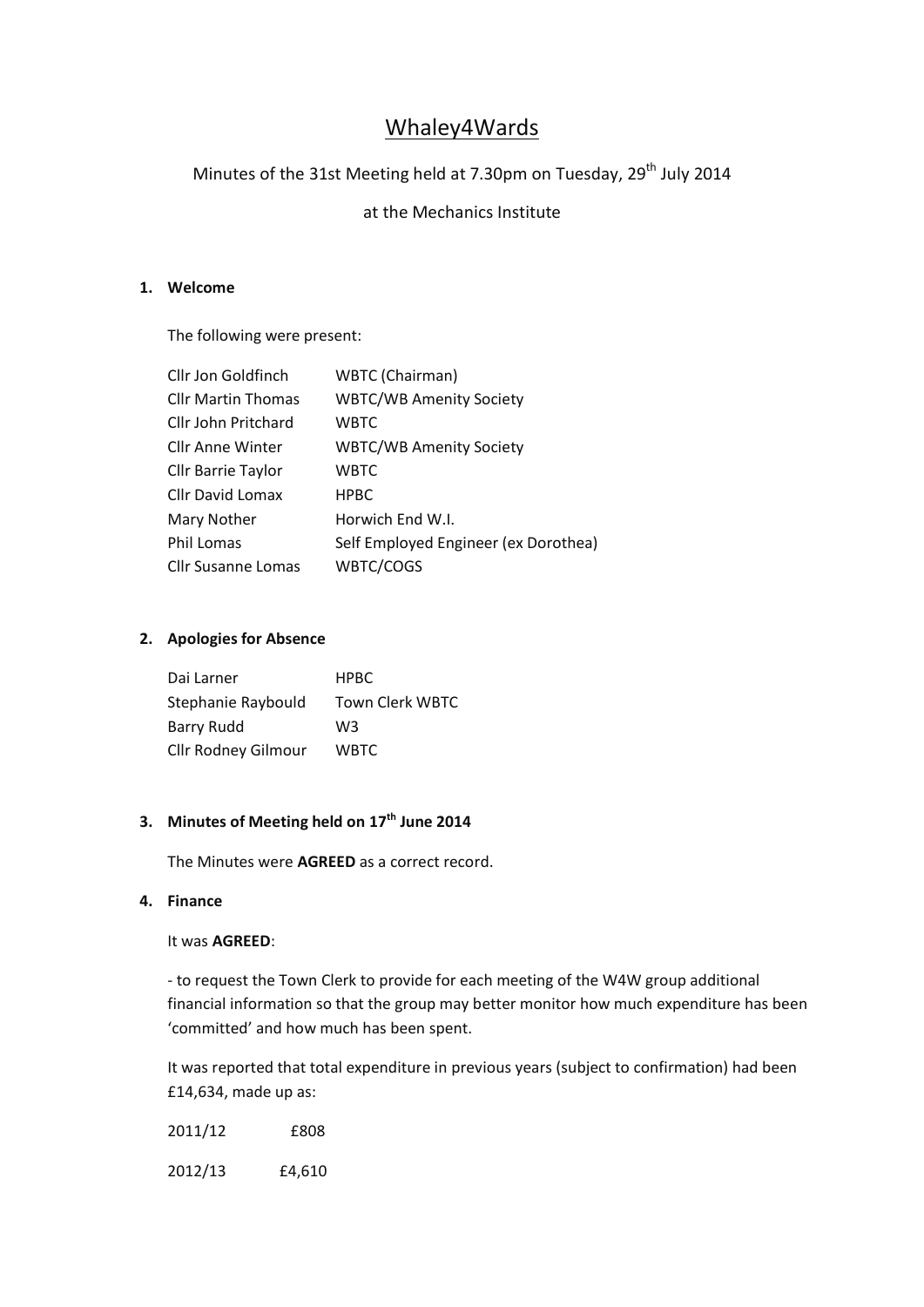#### 2013/14 £9,216

It is understood that a sum of £8,000 (£4,000 funding from both Whaley Bridge Town Council and High Peak Borough Council) is available for 2014/15. A statement of expenditure as at 28th July 2014 shows a 'committed' expenditure during 2014/15 of £888.70:

| $\sim$              | 3 X New SS Litter Bin Liners            | £408.00  |
|---------------------|-----------------------------------------|----------|
| $\sim$              | Interpretation Board: Installation      | £100.00  |
| $\omega_{\rm{eff}}$ | <b>Refit New Bin Liners</b>             | £5.00    |
| $\sim$ $-$          | Framing Artwork for W4W                 | £58.20   |
| $\sim$              | <b>Shallcross Trail Flyers</b>          | £125.00  |
| $\sim$              | Planning Application Fee: Village Signs | £192.50. |

It was **AGREED** that a sum of circa £6,600 (ie 4 x £1,650) should be allowed for the manufacture and installation of the four Village Entrance Signs.

#### **5. Actions Roundup and Next Steps**

A new seat has been installed in the agreed position (between the reconditioned BT Kiosk and Network Rail's existing notice board). (NB This seat was made by Leander; it has no back and is similar to the two new seats near the War Memorial in Memorial Park). It was **AGREED** that PL's co-ordination of this work should be acknowledged.

Mike Whelan of Elnor Lane has installed the new bench (that had been intended for the space beside the BT Kiosk, but was too long) to be fixed on land in front of the Bicycle Shop (between the lower end of Old Road and the White Hart Public House), and re-installed the bench that was there to a site at the junction of Whaley Lane/Start Lane/Stoneheads (where the old wooden seat had rotted and disintegrated).

#### **6. Village Entrance Signs**

The outcome of the formal planning application (HPK/2014/0282) for Advertisement Consent, submitted to the Local Planning Authority (HPBC) on  $11<sup>th</sup>$  June 2014 and 'validated' on  $11<sup>th</sup>$  July, is awaited. (NB Conditional approval was subsequently granted on  $1<sup>st</sup>$  September 2014.)

It was **AGREED** that 'Twinned With Tymbark, Poland' should go on the plate beneath the main board which will have the facility to display upcoming events.

PL **AGREED** to do work on the finials; (see: [http://planning.highpeak.gov.uk/portal/servlets/AttachmentShowServlet?ImageName=244505\)](http://planning.highpeak.gov.uk/portal/servlets/AttachmentShowServlet?ImageName=244505).

#### **7. Linear Park Interpretation Panel**

There was nothing to report.

#### **8. Shallcross Incline Interpretation Panel**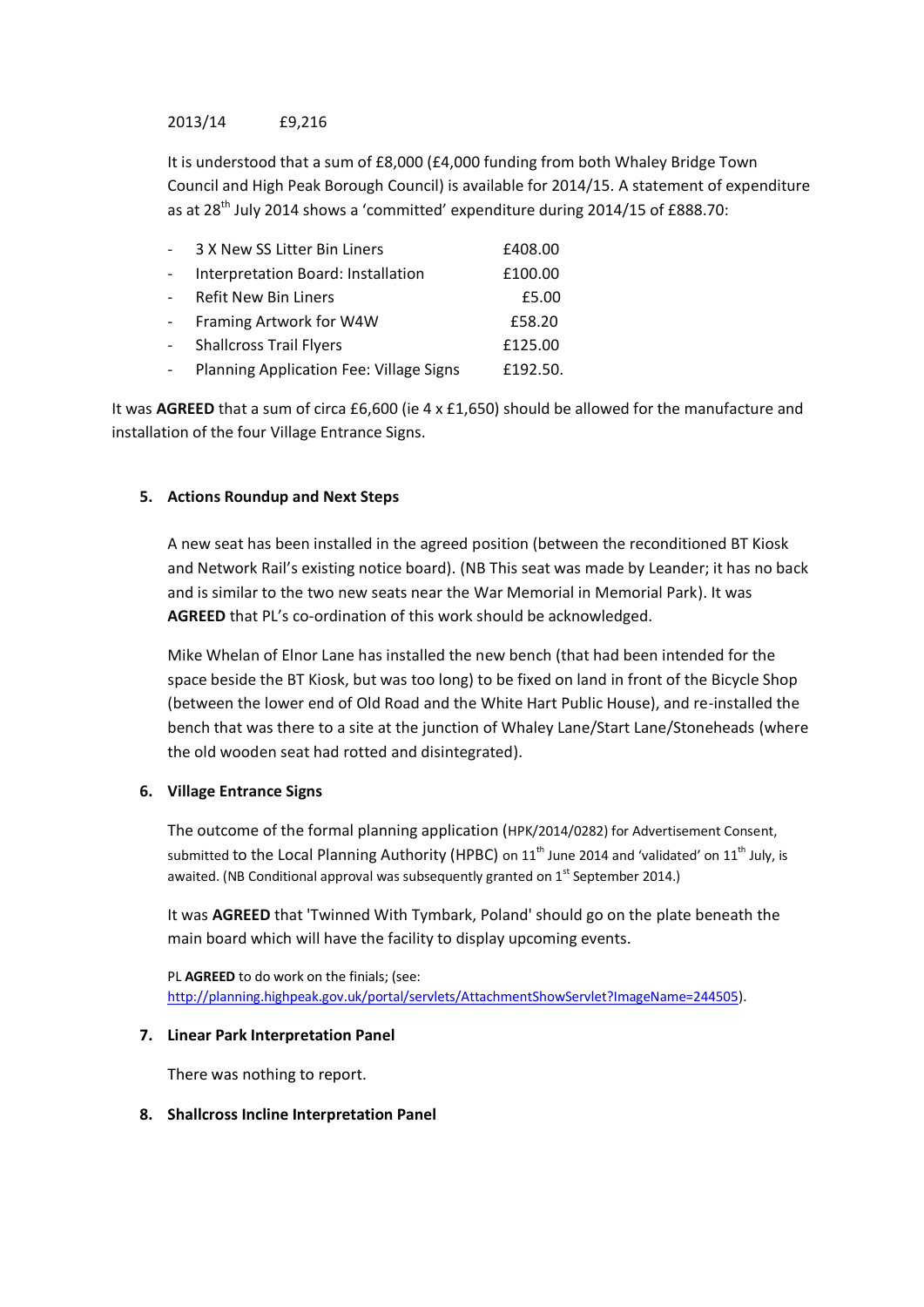It was **AGREED** that JP will ask SR to liaise with Sue Stockdale (Clerk: Chapel-en-le-Frith Parish Council) about the 'mechanics' of charging the cost of any time spent on the research and preparation of the content of this Interpretation Panel to the HPBC Regeneration Grant.

#### **9. Historic Plaques**

There was a discussion about a walk or trail to promote the social history of Whaley Bridge. It was **NOTED** that, although this was desirable, this was not likely to meet the criteria for qualifying for any support from the HPBC Regeneration Grant; it was **AGREED** not to pursue the Historic Plaques project at this time. It was **AGREED** that JP liaise with Sue Rowlands over the matter of the waymarking of the Heritage Walk.

#### **10. WW1 Commemorations**

MT has provided a link on the Community website to the information on the HPBC website; see[: http://www.whaleybridge.com/?s=world&x=3&y=7](http://www.whaleybridge.com/?s=world&x=3&y=7) and

[http://www.highpeak.gov.uk/hp/council-services/community-and-living/grants-for-world](http://www.highpeak.gov.uk/hp/council-services/community-and-living/grants-for-world-war-one-community-projects)[war-one-community-projects.](http://www.highpeak.gov.uk/hp/council-services/community-and-living/grants-for-world-war-one-community-projects)

JG will invite Chris Simpson and Tony Beswick to the next meeting, and SL will invite Julian Thompson. It was **NOTED** that members of Furness Vale Local History Society (see: [http://furnesshistory.blogspot.co.uk/p/dates-for-diary.html\)](http://furnesshistory.blogspot.co.uk/p/dates-for-diary.html) may be contacted to find out if they wish to be involved.

### **11. Other Future Projects**

The following suggestions were raised:

- repairs to the dangerous state of certain privately-owned sections of the pavement in Market Street
- the appearance of some shop fronts in Market Street could be improved through the availability of a grant scheme that would require the use of paint in 'heritage' colours sympathetic to the conservation area. High Peak BC currently operates a scheme that makes funds available to repair and restore historic buildings; please see: [http://www.highpeak.gov.uk/hp/council-services/conservation/grants-and-heritage-led](http://www.highpeak.gov.uk/hp/council-services/conservation/grants-and-heritage-led-regeneration)[regeneration](http://www.highpeak.gov.uk/hp/council-services/conservation/grants-and-heritage-led-regeneration)
- extension of Shallcross Incline Greenway to Shady Oak (in the first instance) and then on towards the Fernilee Reservoir (JP has asked SR about any follow-up to the meeting with DCC Greenways Officer Anna Chapman held on 10<sup>th</sup> September 2013. Periodically, the Greenways Officer reassures SR that she (AC) wishes to progress this matter 'when she has the time to do so'. Specifically on 3rd December 2013, AC said '*It would be very helpful if you could provide me a plan to show the Town Council's land ownership of the route between Shallcross Road and Fernilee Reservoir, and any details should you have them of the ownership of the field linking the track bed to Shallcross Road to assist in this matter.*' The next step will be to identify the landowners and obtain permissions).

#### **12. Next Meeting**